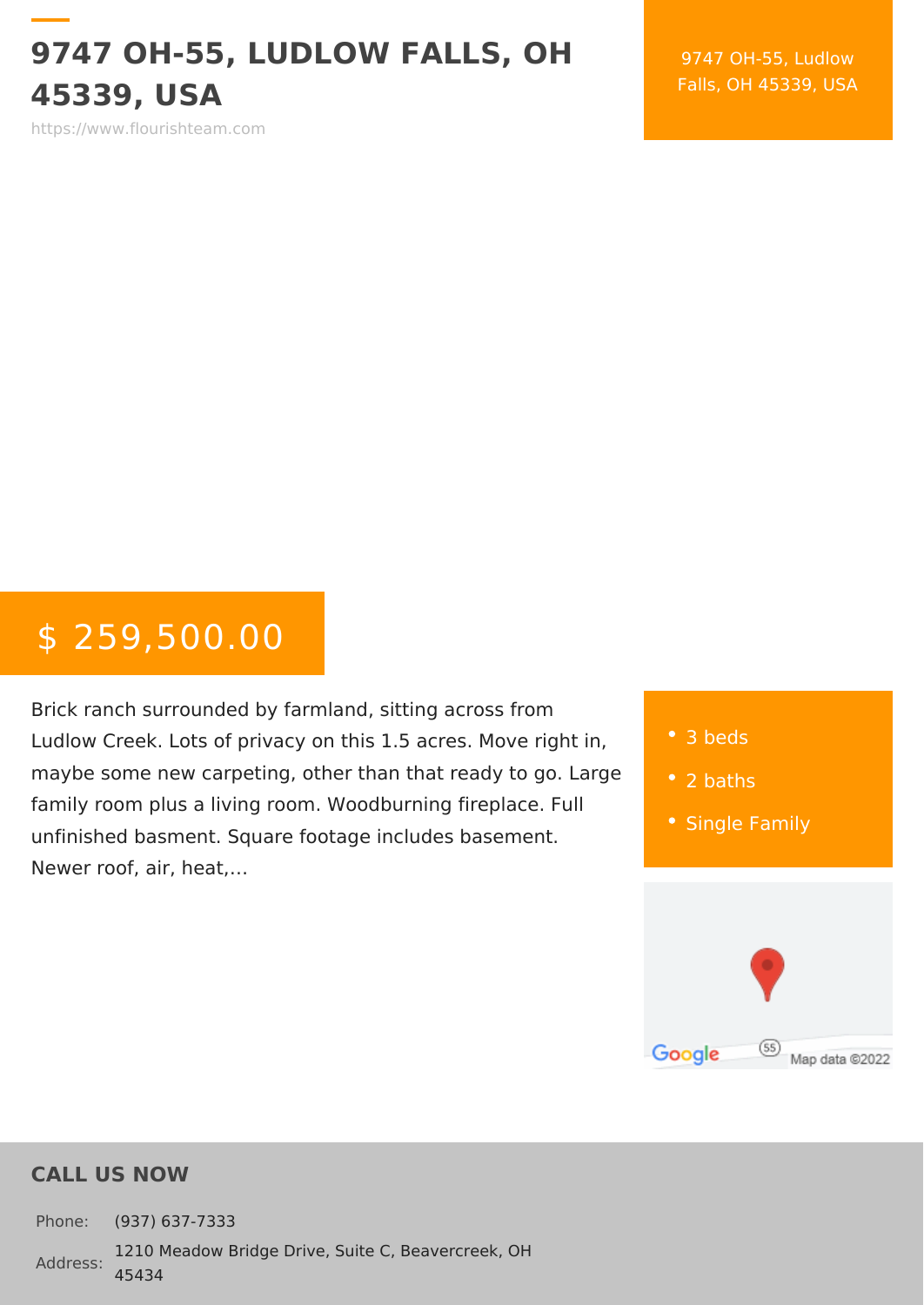### BASIC FACTS

| Date added: $1/04/21$           | Post Update @021-11-18 10:53:18 |
|---------------------------------|---------------------------------|
| Type Single Family              | StatusActive                    |
| Bedrooms3                       | Bathrooms2                      |
| Baths Ful <sub>2</sub> :        | Area: $3168$ sq ft              |
| Acres: 1.5000                   | $Lot$ size $3449865$ sq ft      |
| Year build:969                  | MLS #:848496                    |
| Listing Contract $D&D@:1-08-30$ |                                 |

#### ROOMS & UNITS DESCRIPTION

Rooms Tota6: Room Coun6: Number Of Full Baths On Level 1:

## LOCATION DETAILS

County Or Parishiami School Distriction-Union Direction Rt. 571 to Rangeline to ZRen. in 55, Residential turn left.

#### PROPERTY DETAILS

Lot Dimension1s.:5 acres Parcel Numbelr32030500

#### CALL US NOW

```
Phone: (937) 637-7333
Address:
454341210 Meadow Bridge Drive, Suite C, Beavercreek, OH
```